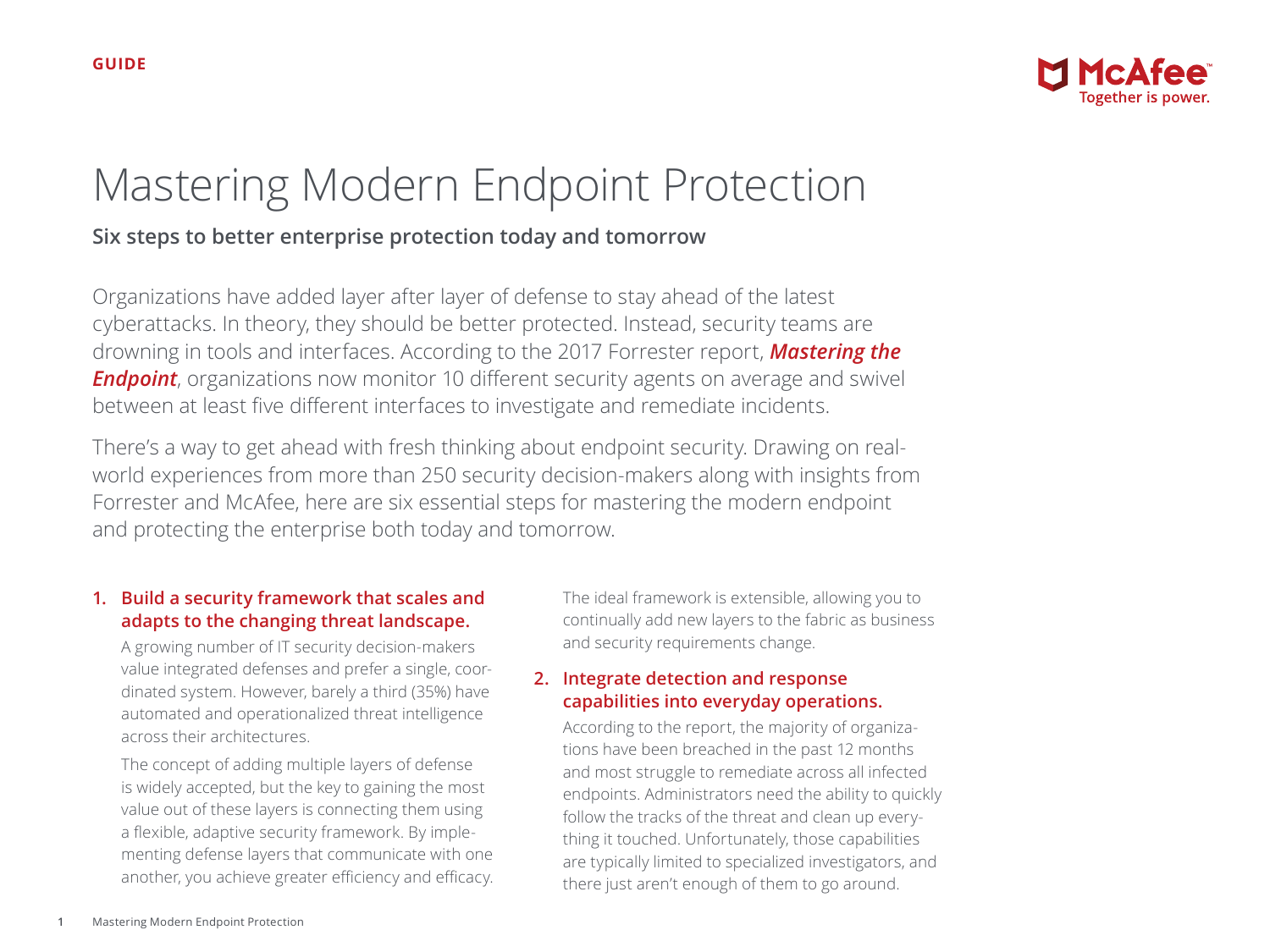Adding yet another advanced investigation suite won't solve this problem. By implementing a solution that integrates detection and response capabilities into everyday endpoint operations, front-line administrators can respond quickly when infections inevitably hit.

#### **3. Minimize false positives so you can focus more on critical tasks.**

Survey respondents ranked accuracy and avoiding false positives as the most needed endpoint security feature. The ability to fully contain infections the first time they are encountered ranked a close second. But more than 80% see significant barriers inhibiting their ability to manage risks, including the time and effort needed to manage security solutions and difficulty prioritizing newly discovered vulnerabilities.

The best answer is to improve the coordination between security tools to drive down false positives. Defenses that share threat intelligence can automatically validate or exonerate a potential threat, so human administrators don't have to. By eliminating layers of complexity and manual effort, front-line

security teams are empowered to cut through the noise and respond faster. Create even more focus by automatically surfacing the highest priority incidents and provide a clear workflow for resolution.

#### **4. Share threat intelligence in real time and immediately apply the learnings.**

Up-to-the-minute threat intelligence is essential for protecting against evasive malware. According to the survey, 48% of organizations rely on threat intelligence to identify threats that evaded prevention. Nearly as many use intelligence feeds to hunt for threats in their environment and gain clarity and context.

The ideal threat intelligence strategy combines external sources with intelligence gathered from your own environment. Your platform should share the intelligence across multiple layers of defenses in real time—automatically, without requiring administrators to swivel between interfaces. The platform should then immediately apply information gleaned from one infection to every other security system in your environment.